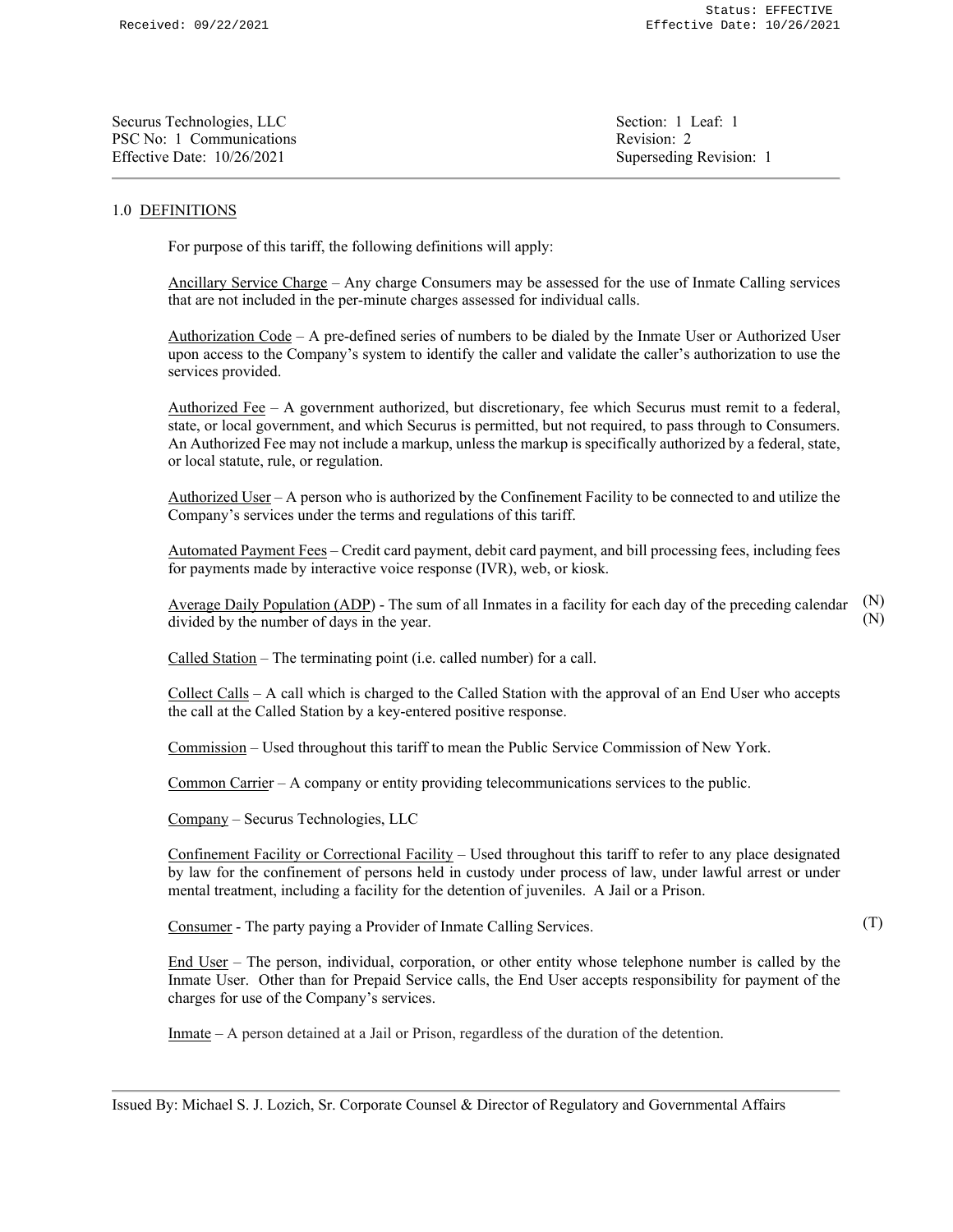| Section: 1 Leaf: 2      |
|-------------------------|
| Revision: 1             |
| Superseding Revision: 0 |
|                         |

Inmate Operator Assisted Service – An automated system which prompts the call originator and the End User on how to complete a call, without the use of a live operator.

Inmate  $User - A$  person incarcerated in a facility serviced by the Company who is authorized by the Confinement Facility to be connected to and utilize the Company's services under the terms and regulations of this tariff.

Jail – A facility of a local, state, or federal law enforcement agency that is used primarily to hold individuals who are (1) awaiting adjudication of criminal charges; (2) post-conviction and committed to confinement for sentences of one year or less; or (3) post-conviction and awaiting transfer to another facility. The term also includes city, county or regional facilities that have contracted with a private company to manage day-to-day operations; privately owned and operated facilities primarily engaged in housing city, county or regional inmates; and facilities used to detain individuals pursuant to a contract with U.S. Immigration and Customs Enforcement.

Live Agent Fee – A fee associated with the optional use of a live operator to complete Inmate Calling Services transactions.

Local Access and Transport Area (LATA) – The term "Local Access and Transport Area" denotes a geographical area established by the US District Court for the District of Columbia in Civil Action No. 82- 0192

Mandatory Tax or Mandatory Fee - A fee that Securus is required to collect directly from Consumers, and remit to federal, state, or local governments. A Mandatory Tax or Fee that is passed through to a Consumer may not include a markup, unless the markup is specifically authorized by a federal, state, or local statute, rule or regulation. (N) (N)

Measured Charge – A charge assessed on a per-minute basis in calculating the charges for a completed call. Measured charges are specified as a rate per minute which applies to each minute, with fractional minutes of use counted as one full minute.

Paper Bill/Statement Fees – Fees associated with providing customers of Inmate Calling Services an optional paper billing statement.

Pay Telephone – Any pay station instrument through which the Company's services may be accessed.

Prepaid Balance – A balance that is established with an initial payment by an Inmate User or Authorized User for Prepaid Service. Charges are deducted from the Prepaid Balance on a per minute, real time basis.

Prepaid Card – A card issued by the Company which provides the Inmate User or Authorized User with a Prepaid Balance, an Authorization Code and instruction for accessing the Company's services. The Inmate User or Authorized User purchases usage on a set prepaid basis.

Prepaid Debit Account – An account that is established with an initial payment either by an Inmate User or the End User for Prepaid Service. Users are provided with a Prepaid Balance, Authorization Code, and instruction for accessing the Company's services.

Issued By: Michael S. J. Lozich, Sr. Corporate Counsel & Director of Regulatory and Governmental Affairs